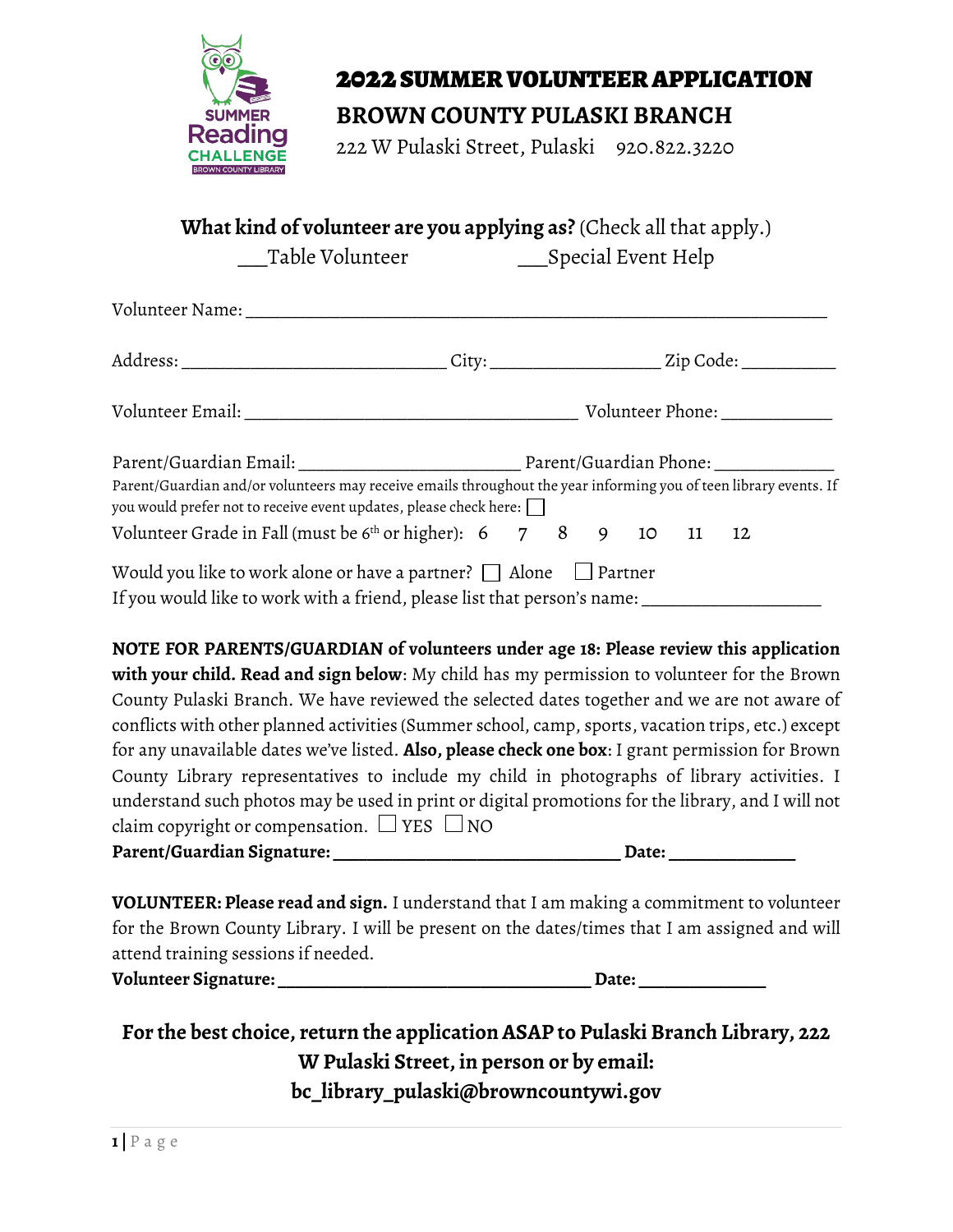For Table Volunteers: Please indicate your 1st, 2<sup>nd</sup> & 3<sup>rd</sup> choices for days and times for each session. If you have no preference, mark any shifts you are willing to work. You may choose to do one session or both.

|                                                      |                                                      | Session 1: June 13 - July 13                         |                            |                            |
|------------------------------------------------------|------------------------------------------------------|------------------------------------------------------|----------------------------|----------------------------|
| Monday                                               | Tuesday                                              | Wednesday                                            | Friday                     | Saturday                   |
| 10:00-11:00<br>11:00-12:00<br>3:00-4:00<br>4:00-5:00 | 10:00-11:00<br>11:00-12:00<br>3:00-4:00<br>4:00-5:00 | 10:00-11:00<br>11:00-12:00<br>3:00-4:00<br>4:00-5:00 | 10:00-11:00<br>11:00-12:00 | 10:00-11:00<br>11:00-12:00 |
|                                                      |                                                      | Session 2: July 15 - August 13                       |                            |                            |
| Monday                                               | Tuesday                                              | Wednesday                                            | Friday                     | Saturday                   |
| 10:00-11:00<br>11:00-12:00<br>3:00-4:00<br>4:00-5:00 | 10:00-11:00<br>11:00-12:00<br>3:00-4:00<br>4:00-5:00 | 10:00-11:00<br>11:00-12:00<br>3:00-4:00<br>4:00-5:00 | 10:00-11:00<br>11:00-12:00 | 10:00-11:00<br>11:00-12:00 |

| Are you interested in working more than one shift per session? $\Box$ YES $\Box$ NO                   |
|-------------------------------------------------------------------------------------------------------|
| If yes, do you prefer: back-to-back or different days? How many per week? _____(Additional shifts not |
| guaranteed.)                                                                                          |

Would you like to be on a substitute volunteer list?  $\Box$ YES  $\Box$ NO

 $\frac{1}{2}$ 

**At least one volunteer orientation session is required, even if you are a returning volunteer. If you are unable to attend an orientation prior to your first shift, contact the library for training information.**

\_\_\_\_\_\_\_\_\_\_\_\_\_\_\_\_\_\_\_\_\_\_\_\_\_\_\_\_\_\_\_\_\_\_\_\_\_\_\_\_\_\_\_\_\_\_\_\_\_\_\_\_\_\_\_\_\_\_\_\_\_\_\_\_\_\_\_\_\_\_\_\_\_\_\_\_\_\_ \_\_\_\_\_\_\_\_\_\_\_\_\_\_\_\_\_\_\_\_\_\_\_\_\_\_\_\_\_\_\_\_\_\_\_\_\_\_\_\_\_\_\_\_\_\_\_\_\_\_\_\_\_\_\_\_\_\_\_\_\_\_\_\_\_\_\_\_\_\_\_\_\_\_\_\_\_\_ \_\_\_\_\_\_\_\_\_\_\_\_\_\_\_\_\_\_\_\_\_\_\_\_\_\_\_\_\_\_\_\_\_\_\_\_\_\_\_\_\_\_\_\_\_\_\_\_\_\_\_\_\_\_\_\_\_\_\_\_\_\_\_\_\_\_\_\_\_\_\_\_\_\_\_\_\_\_ \_\_\_\_\_\_\_\_\_\_\_\_\_\_\_\_\_\_\_\_\_\_\_\_\_\_\_\_\_\_\_\_\_\_\_\_\_\_\_\_\_\_\_\_\_\_\_\_\_\_\_\_\_\_\_\_\_\_\_\_\_\_\_\_\_\_\_\_\_\_\_\_\_\_\_\_\_\_

Open to all volunteers and substitutes: Monday, June 6 @ 5-6pm OR Friday, June 10 @ 11am-12pm

Open to Session 2 only volunteers/substitutes: Friday, July 8 @ 11am-12pm OR Monday, July 11 @ 5-6pm

Dates Unavailable to Volunteer: